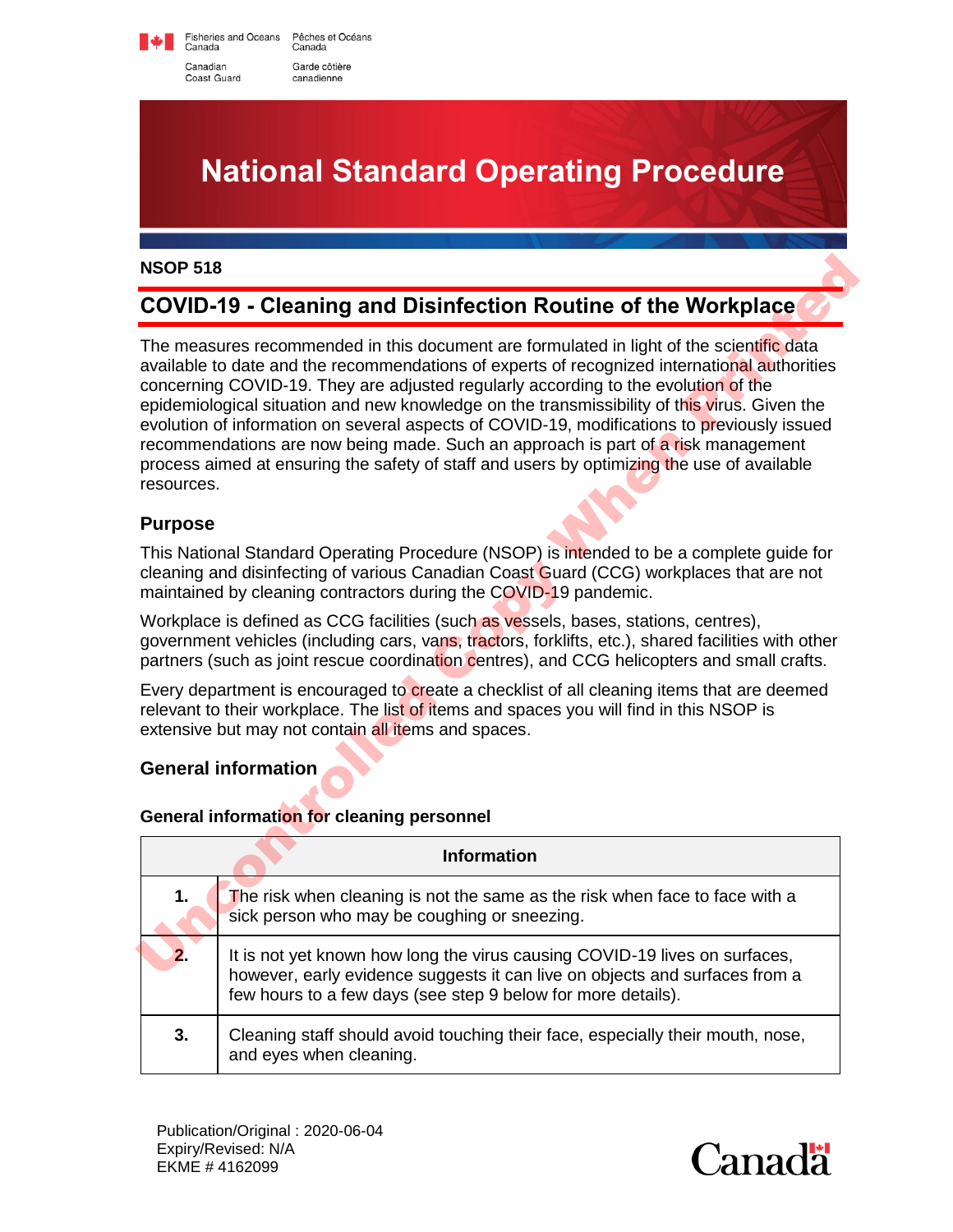|                   | <b>Information</b>                                                                                                                                                                                                                                                                                                                                                                                                                                               |
|-------------------|------------------------------------------------------------------------------------------------------------------------------------------------------------------------------------------------------------------------------------------------------------------------------------------------------------------------------------------------------------------------------------------------------------------------------------------------------------------|
| 4.                | Cleaning staff should wash their with soap and water for at least 20 seconds or<br>with an alcohol-based hand sanitizer that contains 60-95% alcohol before<br>donning and after doffing all personal protective equipment (PPE) items.                                                                                                                                                                                                                          |
| 5.                | The use of face protection and eye protection acts as barriers to people<br>inadvertently touching their face with contaminated hands and fingers, whether<br>gloved or not. They also provide protection in case of splashing of the chemical<br>solution used for cleaning/disinfecting.                                                                                                                                                                       |
| 6.                | The key to minimizing contamination is to effectively disinfect commonly used<br>locations and items; surfaces frequently touched with hands are the most likely<br>to be contaminated. These include doorknobs, handrails, elevator buttons, light<br>switches, cabinet handles, faucet handles, tables, countertops, and<br>electronics. See step 3 of the table below (individual and collective<br>responsibilities in the workplace) for an extensive list. |
| 7.                | COVID-19 is a respiratory virus that is present in the droplets produced when<br>someone coughs, sneezes or talks. It is not present in sweat or other biological<br>fluids.                                                                                                                                                                                                                                                                                     |
| 8.                | In general, COVID-19 does not survive on objects for a long period:<br>3 hours on objects with dry surfaces<br>٠<br>6 days on objects with wet surfaces                                                                                                                                                                                                                                                                                                          |
| 9.                | In particular, recent experimental data indicates that survival time may depend<br>on the type of surface. The virus could be present for:<br>4 hours on copper<br>24 hours on cardboard<br>more than 48 hours (2 days) on stainless steel<br>72 hours (3 days) on plastic<br>$\bullet$<br>Note: No relevant data is currently available for textiles.                                                                                                           |
| <b>Procedures</b> |                                                                                                                                                                                                                                                                                                                                                                                                                                                                  |
|                   | Individual and collective responsibilities in the workplace                                                                                                                                                                                                                                                                                                                                                                                                      |
| <b>Step</b>       | <b>Procedure</b>                                                                                                                                                                                                                                                                                                                                                                                                                                                 |
|                   |                                                                                                                                                                                                                                                                                                                                                                                                                                                                  |

### **Procedures**

## **Individual and collective responsibilities in the workplace**

| <b>Step</b> | <b>Procedure</b>                                                                                                                                      |
|-------------|-------------------------------------------------------------------------------------------------------------------------------------------------------|
|             | Cleaning of office space assigned to an individual. This includes but is not limited to: computer and all peripherals, phone, desk surface and chair. |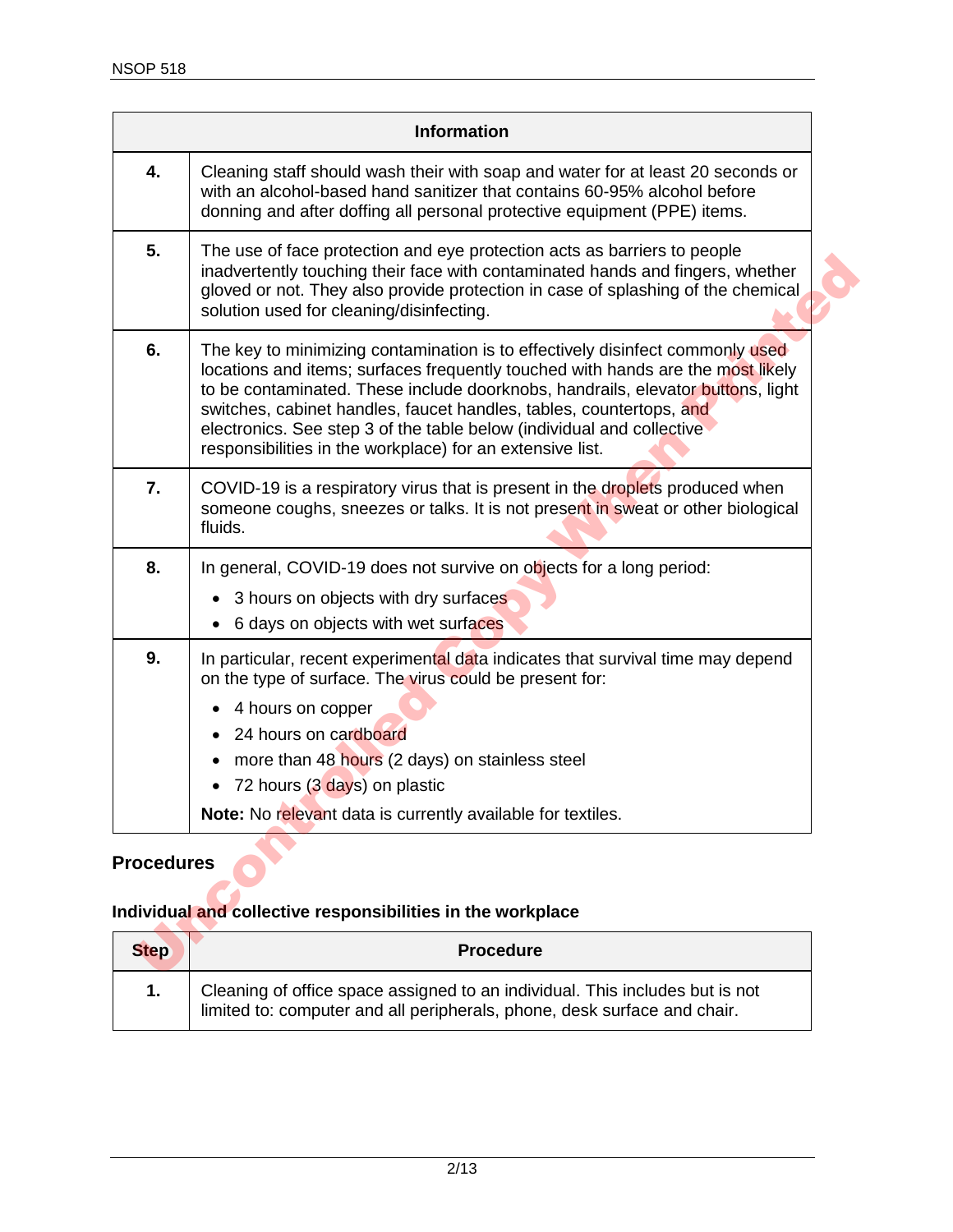| <b>Step</b> | <b>Procedure</b>                                                                                                                                                                                                                                                                                                                                                                                                                                                                                                                                                                                           |
|-------------|------------------------------------------------------------------------------------------------------------------------------------------------------------------------------------------------------------------------------------------------------------------------------------------------------------------------------------------------------------------------------------------------------------------------------------------------------------------------------------------------------------------------------------------------------------------------------------------------------------|
| 2.          | Daily cabin cleaning<br>1. To eliminate the risk completely, during the pandemic of COVID-19, it is<br>recommended that each individual should be in charge of their own daily<br>cleaning and disinfecting of the surfaces in their cabin.<br>2. If that is not possible, the person cleaning the cabin should use proper PPE<br>(such as gloves, long sleeve gown when making beds) if they suspect they<br>can be in contact with any surfaces that have been directly in contact with<br>or have been exposed to respiratory droplets.<br>3. Cleaning one's own cabin includes, but is not limited to: |
|             | 3.1. sweep, vacuum, and wash decks and carpets when needed<br>3.2. regularly disinfect bulkheads and deckheads, bunks, settees and chairs,<br>desks, closets and other surfaces, TVs, remotes, and other electronic<br>equipment<br>3.3. make one's own bed, change one's own sheets (put dirty bedsheets in a<br>plastic bag, sealed)                                                                                                                                                                                                                                                                     |
| 3.          | Workplace cleaning<br>1. Frequent specific points to clean in the workplace include, but are not<br>limited to:                                                                                                                                                                                                                                                                                                                                                                                                                                                                                            |
|             | 1.1. office and common areas: touch points, doors, light switches, light<br>switch plates, waiting room furniture and foyer surfaces, door handles,<br>thermostats, lobby reception areas / security stations / public waiting<br>areas, desk surfaces, pens, door handles, public telephones, chairs<br>(armrests and chair levers), and pass readers<br>1.2. washrooms: faucets, plunger handles, soap dispenser levers, towel                                                                                                                                                                           |
|             | dispensers, toilet seats, disposal bin covers and lids, waste receptacles<br>and door handles, flush handles, light switches, soap dispenser levers,<br>towel dispenser levers, hand dryer buttons, exit door handles and locks,<br>touch points on washroom stall doors and entrance doors, and floors<br>1.3. elevators and escalators: passenger elevators and push buttons,                                                                                                                                                                                                                            |
|             | loading/shipping dock (rails, push buttons, overhead door handle in<br>freight elevator, and escalator handrails<br>1.4. conference rooms, meeting rooms, interview rooms, training rooms:<br>table tops, chairs (armrests and chair levers), waste baskets and<br>recycling bins, window sills, tables and/or desk surfaces, drawer/cabinet<br>handles, and television remote controls                                                                                                                                                                                                                    |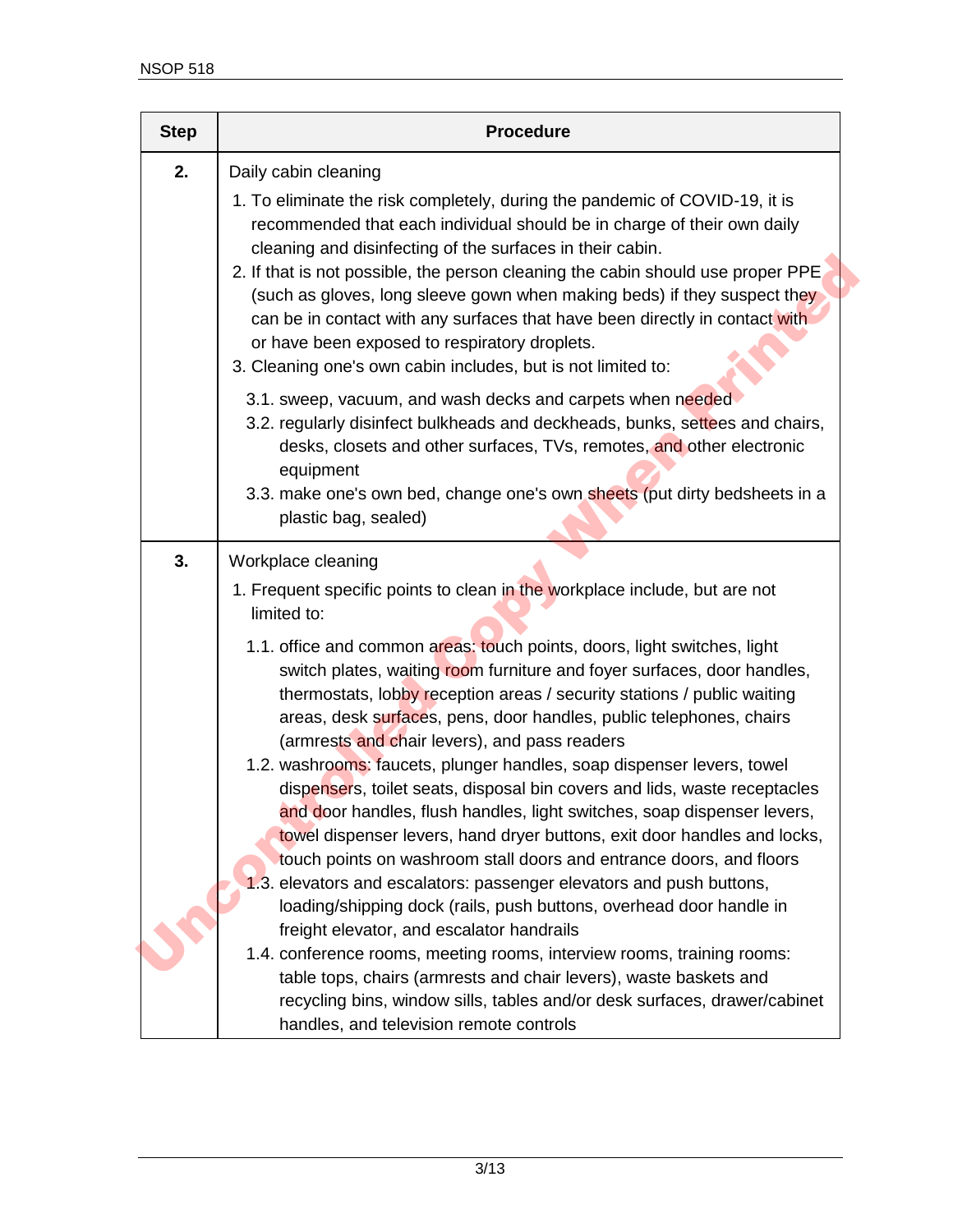| <b>Step</b> | <b>Procedure</b>                                                                                                                                                                                                                                                                                                                                                                                                                                                                                     |
|-------------|------------------------------------------------------------------------------------------------------------------------------------------------------------------------------------------------------------------------------------------------------------------------------------------------------------------------------------------------------------------------------------------------------------------------------------------------------------------------------------------------------|
|             | 1.5. kitchens, kitchenettes, lunchrooms and drinking fountains: kitchen/break<br>areas (counters, cupboard handles, fridge handle, microwave handle<br>and buttons, coffee pots and buttons, vending machines and buttons,<br>water coolers and buttons), drinking fountains, and floors<br>1.6. photocopy and equipment rooms: hard surface areas, and touch points<br>1.7. emptying of waste baskets and recycling bins: empty them before they<br>are full to avoid spill and cross-contamination |
|             | 2. Sweeping, vacuuming and washing all floors should be done regularly as<br>per traffic and use. At a minimum, this should be done every week for low-<br>traffic offices and as often as once daily in high-traffic areas.                                                                                                                                                                                                                                                                         |
|             | <b>Note 1:</b> Special attention should be paid to cleaning high traffic spaces<br>more often (adapt the schedule as per the work place).                                                                                                                                                                                                                                                                                                                                                            |
|             | <b>Note 2:</b> Regular cleaning of all surfaces in public spaces should be done<br>often. It is recommended to do it as frequently as every 2 hours or even<br>more frequently if there is an increased risk of contamination by many<br>people. Please adapt the cleaning schedule as relevant per workplace traffic<br>and use.                                                                                                                                                                    |

#### **Procedure for routine cleaning requirements for government vehicles (including cars, vans, tractors, forklifts, etc.) and CCG vessels, helicopters and small crafts**

|             | 1.6. photocopy and equipment rooms: hard surface areas, and touch points<br>1.7. emptying of waste baskets and recycling bins: empty them before they<br>are full to avoid spill and cross-contamination                                                                                                                                                                                                                                                                                                                                                                                    |
|-------------|---------------------------------------------------------------------------------------------------------------------------------------------------------------------------------------------------------------------------------------------------------------------------------------------------------------------------------------------------------------------------------------------------------------------------------------------------------------------------------------------------------------------------------------------------------------------------------------------|
|             | 2. Sweeping, vacuuming and washing all floors should be done regularly as<br>per traffic and use. At a minimum, this should be done every week for low-<br>traffic offices and as often as once daily in high-traffic areas.                                                                                                                                                                                                                                                                                                                                                                |
|             | Note 1: Special attention should be paid to cleaning high traffic spaces<br>more often (adapt the schedule as per the work place).                                                                                                                                                                                                                                                                                                                                                                                                                                                          |
|             | Note 2: Regular cleaning of all surfaces in public spaces should be done<br>often. It is recommended to do it as frequently as every 2 hours or even<br>more frequently if there is an increased risk of contamination by many<br>people. Please adapt the cleaning schedule as relevant per workplace traffic<br>and use.                                                                                                                                                                                                                                                                  |
|             | Procedure for routine cleaning requirements for government vehicles (including cars,<br>vans, tractors, forklifts, etc.) and CCG vessels, helicopters and small crafts                                                                                                                                                                                                                                                                                                                                                                                                                      |
|             |                                                                                                                                                                                                                                                                                                                                                                                                                                                                                                                                                                                             |
| <b>Step</b> | <b>Procedure</b>                                                                                                                                                                                                                                                                                                                                                                                                                                                                                                                                                                            |
| 1.          | Focus on disinfecting vehicle hot spots: keys or key fobs, starter button on<br>some vehicles, inside and outside door handles, inside door grab handles,<br>pads and armrests, steering wheel, shift lever and console, rearview mirror,<br>dashboard, power window and power door lock switches, radio and climate<br>control buttons, turn signal and wiper stalks, seat adjuster, touch screen, and<br>any other parts that are commonly used and that may have been touched (for<br>example, glove compartment, hood, trunk, van panel door handles, and pick-<br>up tailgate handle). |
| 2.          | If the vehicle has a touch screen, don't use cleaning products that contain<br>ammonia, since it can strip off anti-glare and anti-fingerprint coatings on the<br>screen.                                                                                                                                                                                                                                                                                                                                                                                                                   |
| 3.          | The surfaces inside most vehicles are usually more delicate, so staff is to take<br>care in how they apply cleaning products. They should wipe down leather<br>gently with a microfiber cloth, as rubbing too vigorously could damage the<br>leather.                                                                                                                                                                                                                                                                                                                                       |
| 4.          | When wiping down fabric upholstery, staff should avoid using too much water,<br>as this could create a musty smell or encourage mould to grow in the cushions.                                                                                                                                                                                                                                                                                                                                                                                                                              |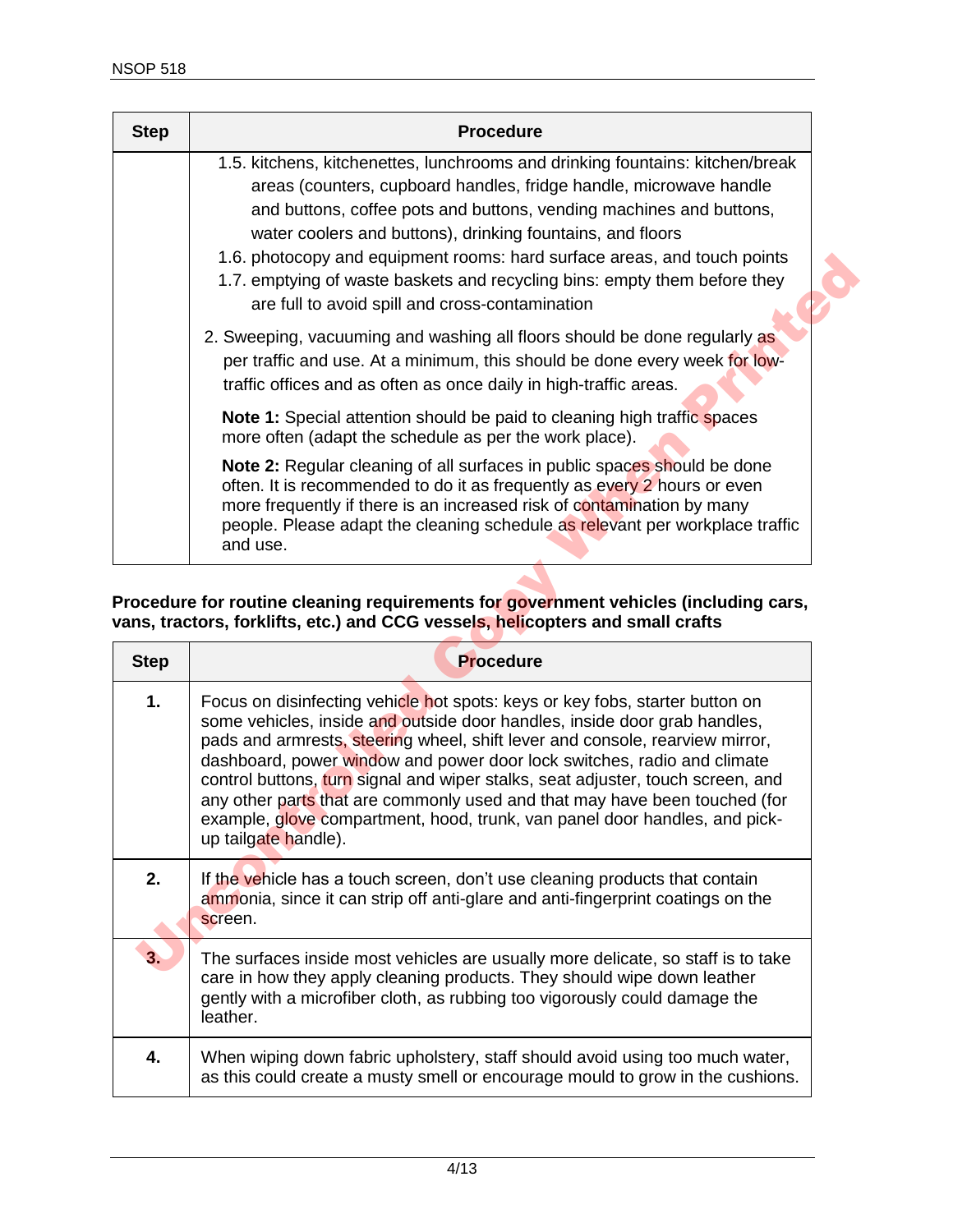## **Procedure for cleaning/disinfecting**

| <b>Step</b> | <b>Procedure</b>                                                                                                                                                                                                                                                                                                                                                                                                                                                                                                                                  |
|-------------|---------------------------------------------------------------------------------------------------------------------------------------------------------------------------------------------------------------------------------------------------------------------------------------------------------------------------------------------------------------------------------------------------------------------------------------------------------------------------------------------------------------------------------------------------|
| 1.          | 1. It is important to make the distinction between cleaning and disinfecting.<br>Definitions to consider:                                                                                                                                                                                                                                                                                                                                                                                                                                         |
|             | 1.1. Cleaning: the removal of germs, dirt, debris and impurities from<br>surfaces, usually using water and soap/detergent. Cleaning does not<br>necessarily kill germs, but by removing them, it lowers their numbers<br>and the risk of spreading infection.<br>1.2. Disinfection: the inactivation of disease producing organisms, usually<br>using a bactericidal or virucidal solution. In the case of COVID-19, a<br>virucidal solution is required.<br>1.3. Low-level disinfection: when processing non-critical environmental<br>surfaces. |
|             | a) Examples: toys, dishes, utensils, food packaging, personal electronics<br>such as cell phones, keyboards, laptops                                                                                                                                                                                                                                                                                                                                                                                                                              |
|             | 1.4. Intermediate-level disinfection: when processing personal instruments,<br>non-critical medical supplies, and environmental surfaces.                                                                                                                                                                                                                                                                                                                                                                                                         |
|             | a) Examples: counters, floors, doorknobs, handrails, chair handles, light<br>buttons, shared telephones, keyboards or other supplies that are used<br>by many people, elevator buttons, medical supplies for regular non<br>COVID-19 related patient activities (such as stethoscopes, blood<br>pressure machines, examination table)                                                                                                                                                                                                             |
|             | 1.5. High-level disinfection: when processing surfaces contaminated with<br>body fluids (for example, vomitus, diarrhea, mucus, feces), and when<br>processing surfaces that have been in contact with a<br>suspected/symptomatic case of COVID-19 (such as individual's cabin or<br>desk, healthcare settings like a walk-in clinic, sick bay or dispensary<br>where the patient received care)                                                                                                                                                  |
|             | 2. If they can withstand the use of liquids for disinfection, high-touch electronic<br>devices (for example, cell phone screens, tablets, smartboards) may be<br>disinfected with 70% alcohol (for example, alcohol prep wipes) at least daily<br>by the person using them. It is also recommended to consult the<br>manufacturer's instructions to see whether they recommend a specific<br>disinfecting product for their devices.                                                                                                              |
| 2.          | Products to use for cleaning<br>1. Staff can choose relevant products that clean and disinfect all at once as<br>per the level of contamination (for example, solution prepared with water                                                                                                                                                                                                                                                                                                                                                        |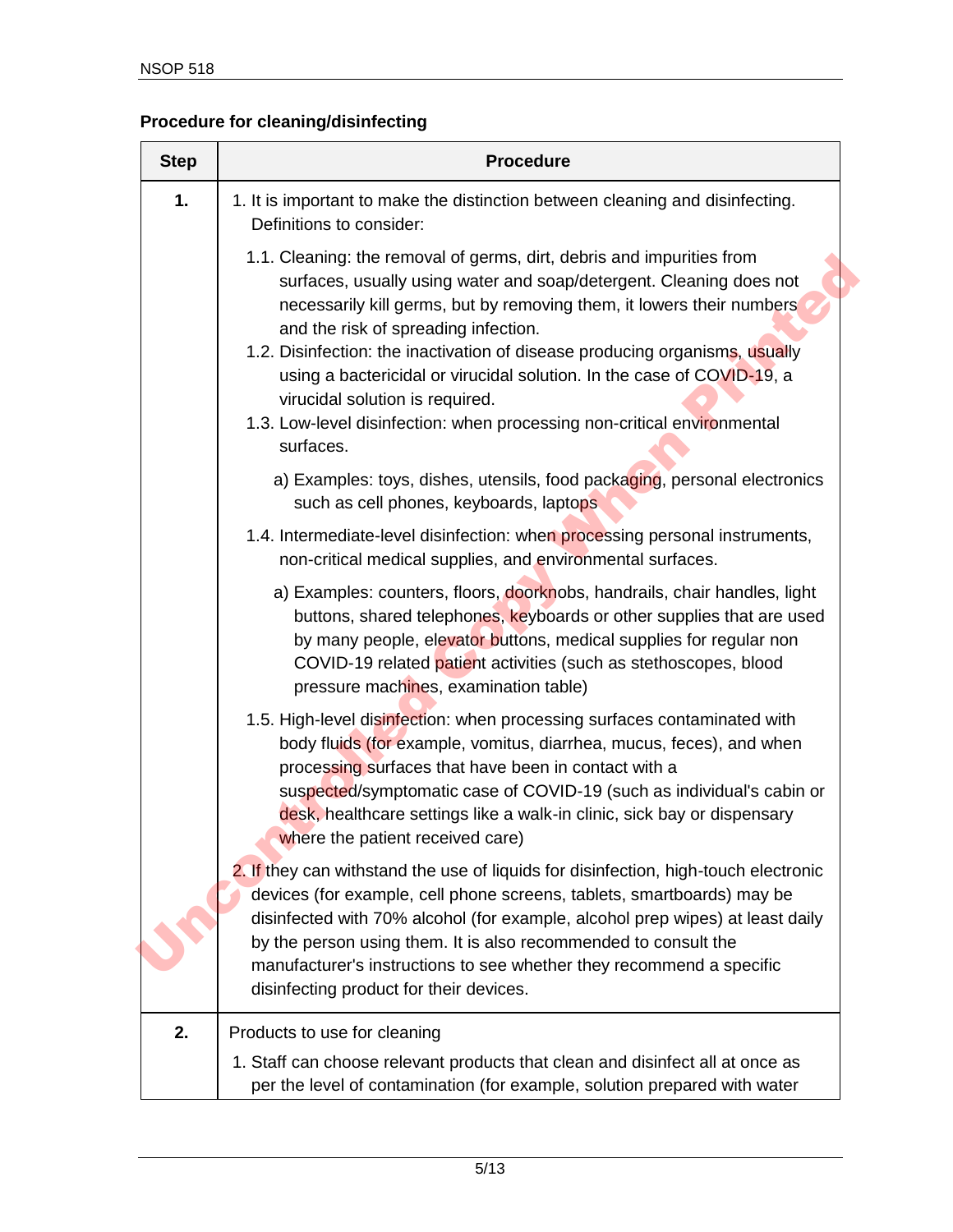| <b>Step</b> | <b>Procedure</b>                                                                                                                                                                                                                                                              |
|-------------|-------------------------------------------------------------------------------------------------------------------------------------------------------------------------------------------------------------------------------------------------------------------------------|
|             | and bleach, premixed store-bought disinfectant cleaning solutions and/or                                                                                                                                                                                                      |
|             | wipes when available).<br>2. Although the use of household bleach and water solution is a very effective<br>method to fight viruses and can be used for COVID-19, one of the many<br>Health Canada approved products can also be used.<br>3. For each different product used: |
|             | 3.1. Always follow the manufacturer's instructions for the use of these<br>products.                                                                                                                                                                                          |
|             | 3.2. Do not mix different products, as they can generate very irritating and<br>toxic fumes.                                                                                                                                                                                  |
|             | 3.3. Ensure that the product has sufficient contact time with the surface to be<br>disinfected. This contact time is usually specified by the product<br>manufacturer.                                                                                                        |
|             | 3.4. Consult the manufacturer's instructions and/or safety data sheets (SDS)<br>to verify the appropriate PPE required for all cleaning and disinfecting<br>products used.                                                                                                    |

# **Procedure for preparing bleach solutions for efficient disinfection**

|             | Health Canada approved products can also be used.<br>3. For each different product used:                                                                                                                                                                                                                                                                                                                                                                                                                                                     |
|-------------|----------------------------------------------------------------------------------------------------------------------------------------------------------------------------------------------------------------------------------------------------------------------------------------------------------------------------------------------------------------------------------------------------------------------------------------------------------------------------------------------------------------------------------------------|
|             | 3.1. Always follow the manufacturer's instructions for the use of these<br>products.<br>3.2. Do not mix different products, as they can generate very irritating and<br>toxic fumes.<br>3.3. Ensure that the product has sufficient contact time with the surface to be<br>disinfected. This contact time is usually specified by the product<br>manufacturer.<br>3.4. Consult the manufacturer's instructions and/or safety data sheets (SDS)<br>to verify the appropriate PPE required for all cleaning and disinfecting<br>products used. |
|             | Procedure for preparing bleach solutions for efficient disinfection                                                                                                                                                                                                                                                                                                                                                                                                                                                                          |
| <b>Step</b> | <b>Procedure</b>                                                                                                                                                                                                                                                                                                                                                                                                                                                                                                                             |
|             | 1. If staff choose to use a water and bleach solution, they should choose the                                                                                                                                                                                                                                                                                                                                                                                                                                                                |
| 1.          | solution's concentration as per the level of contamination explained in<br>step 1 of the table above (procedure for cleaning/disinfecting).<br>2. Take note that when in doubt, the 1:9 concentration ratio solution can be<br>used at all times.                                                                                                                                                                                                                                                                                            |
| 2.          | 1. For low to intermediate disinfection grade, use a 1:50 solution.                                                                                                                                                                                                                                                                                                                                                                                                                                                                          |
|             | 1.1. Use the following instructions to prepare a 1:50 solution:                                                                                                                                                                                                                                                                                                                                                                                                                                                                              |
|             | a) dilute 1 part bleach to 50 parts water for a 1:50 ratio<br>(0.105% NaChl, 1000 ppm AvChl)                                                                                                                                                                                                                                                                                                                                                                                                                                                 |
|             | i. For example, mix 20 mL of household bleach with 1000 mL of water.                                                                                                                                                                                                                                                                                                                                                                                                                                                                         |
|             | 2. For high disinfection grade, use a 1:9 solution.                                                                                                                                                                                                                                                                                                                                                                                                                                                                                          |
|             | 2.1. Use the following instructions to prepare a 1:9 solution                                                                                                                                                                                                                                                                                                                                                                                                                                                                                |
|             | a) dilute 1 part bleach to 9 parts water for a 1:9 ratio<br>(0.525% NaChl, 5000 ppm AvChl)                                                                                                                                                                                                                                                                                                                                                                                                                                                   |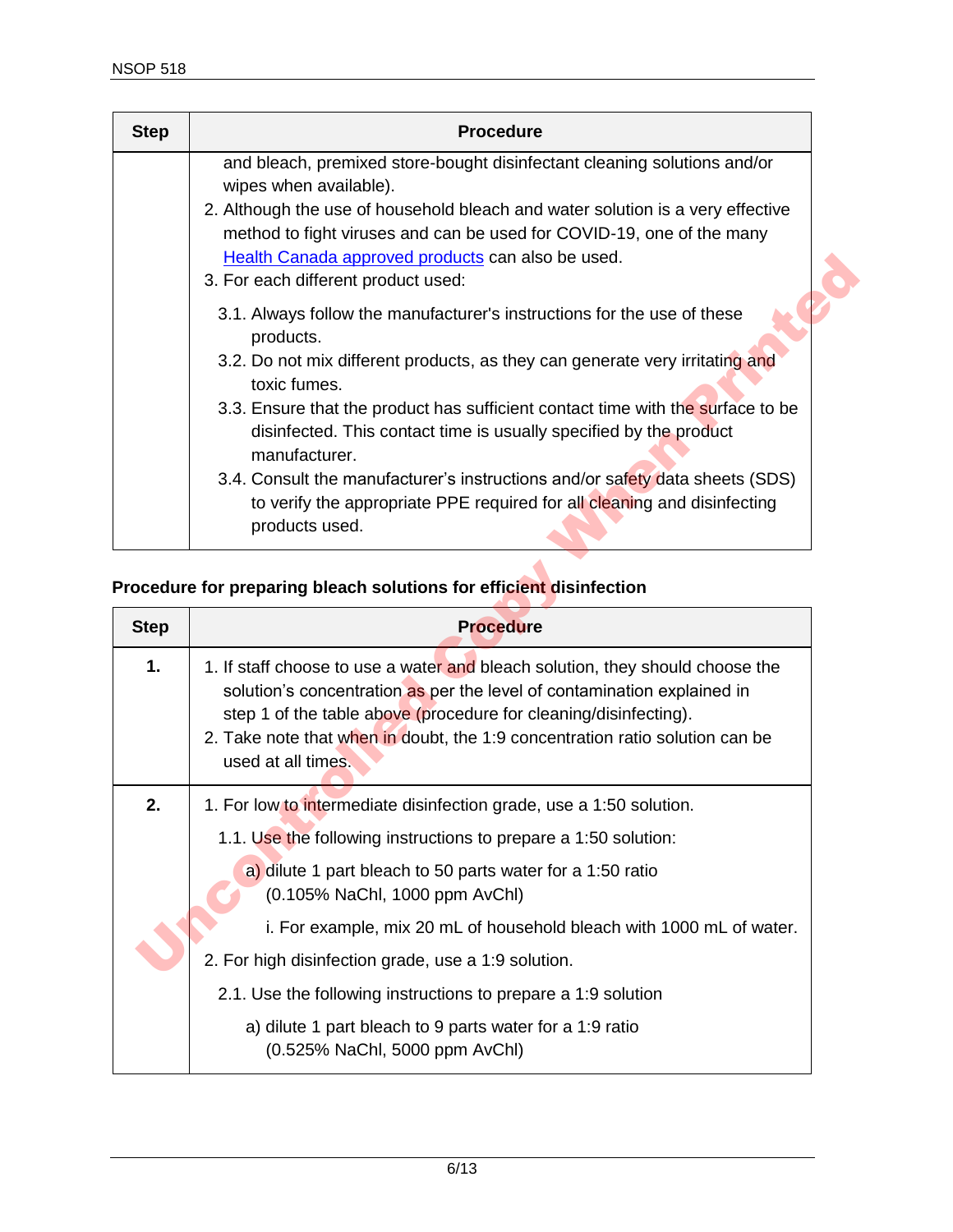| <b>Step</b> | <b>Procedure</b>                                                                                                                                                                                                                                                                  |
|-------------|-----------------------------------------------------------------------------------------------------------------------------------------------------------------------------------------------------------------------------------------------------------------------------------|
|             | i. For example, mix 250 mL of household bleach with 2250 mL of<br>water.                                                                                                                                                                                                          |
|             | Note: Basic bleach is usually: 5.25% NaChl 50,000 ppm AvChl.                                                                                                                                                                                                                      |
| 3.          | 1. Notes about bleach                                                                                                                                                                                                                                                             |
|             | 1.1. Always use proper PPE when preparing and using a bleach solution.<br>1.2. In order for the disinfectant solution to maintain an optimal potency, a<br>new solution must be made daily.<br>1.3. Care must be taken not to damage the surfaces that need to be<br>disinfected. |

### **Procedure for low to intermediate-level cleaning/disinfecting with a 1:50 solution**

| 3.          | 1. Notes about bleach                                                                                                                                                                                                                                             |
|-------------|-------------------------------------------------------------------------------------------------------------------------------------------------------------------------------------------------------------------------------------------------------------------|
|             | 1.1. Always use proper PPE when preparing and using a bleach solution.<br>1.2. In order for the disinfectant solution to maintain an optimal potency, a<br>new solution must be made daily.<br>1.3. Care must be taken not to damage the surfaces that need to be |
|             | disinfected.                                                                                                                                                                                                                                                      |
|             | Procedure for low to intermediate-level cleaning/disinfecting with a 1:50 solution                                                                                                                                                                                |
| <b>Step</b> | <b>Procedure</b>                                                                                                                                                                                                                                                  |
| 1.          | 1. A clean-up kit for low to intermediate-level cleaning/disinfecting should have<br>the following materials pre-assembled:                                                                                                                                       |
|             | 1.1. garbage bags and duct tape                                                                                                                                                                                                                                   |
|             | 1.2. heavy-duty gloves<br>1.3. procedural or surgical mask if the smell of bleach is irritating                                                                                                                                                                   |
|             | 1.4. long sleeved protective gown to protect clothes, or plan a change of<br>clothes after the cleaning procedure                                                                                                                                                 |
|             | Note: Bleach can damage all types of clothing.                                                                                                                                                                                                                    |
|             | 1.5. eye protection (if risk of splashing from chemicals is anticipated)<br>1.6. regular closed work shoes                                                                                                                                                        |
|             | 1.7. paper towels or cloths                                                                                                                                                                                                                                       |
|             | 1.8. 1:50 bleach solution prepared daily as described in step 2 of the table<br>above (procedure for preparing bleach solutions for efficient disinfection)                                                                                                       |
|             | 1.9. water<br>1.10. signs, barrier tape (optional)                                                                                                                                                                                                                |
| 2.          | 1. In low to intermediate-level cleaning/disinfection areas, PPE is mainly                                                                                                                                                                                        |
|             | intended to protect personnel from potential exposure to the                                                                                                                                                                                                      |
|             | cleaning/disinfecting products.                                                                                                                                                                                                                                   |
|             | 2. Always consult the manufacturer's instructions and/or SDS to verify the<br>appropriate PPE required for all cleaning and disinfecting products used.<br>3. At a minimum, put on the following PPE from the clean-up kit:                                       |
|             | 3.1. heavy-duty gloves                                                                                                                                                                                                                                            |
|             |                                                                                                                                                                                                                                                                   |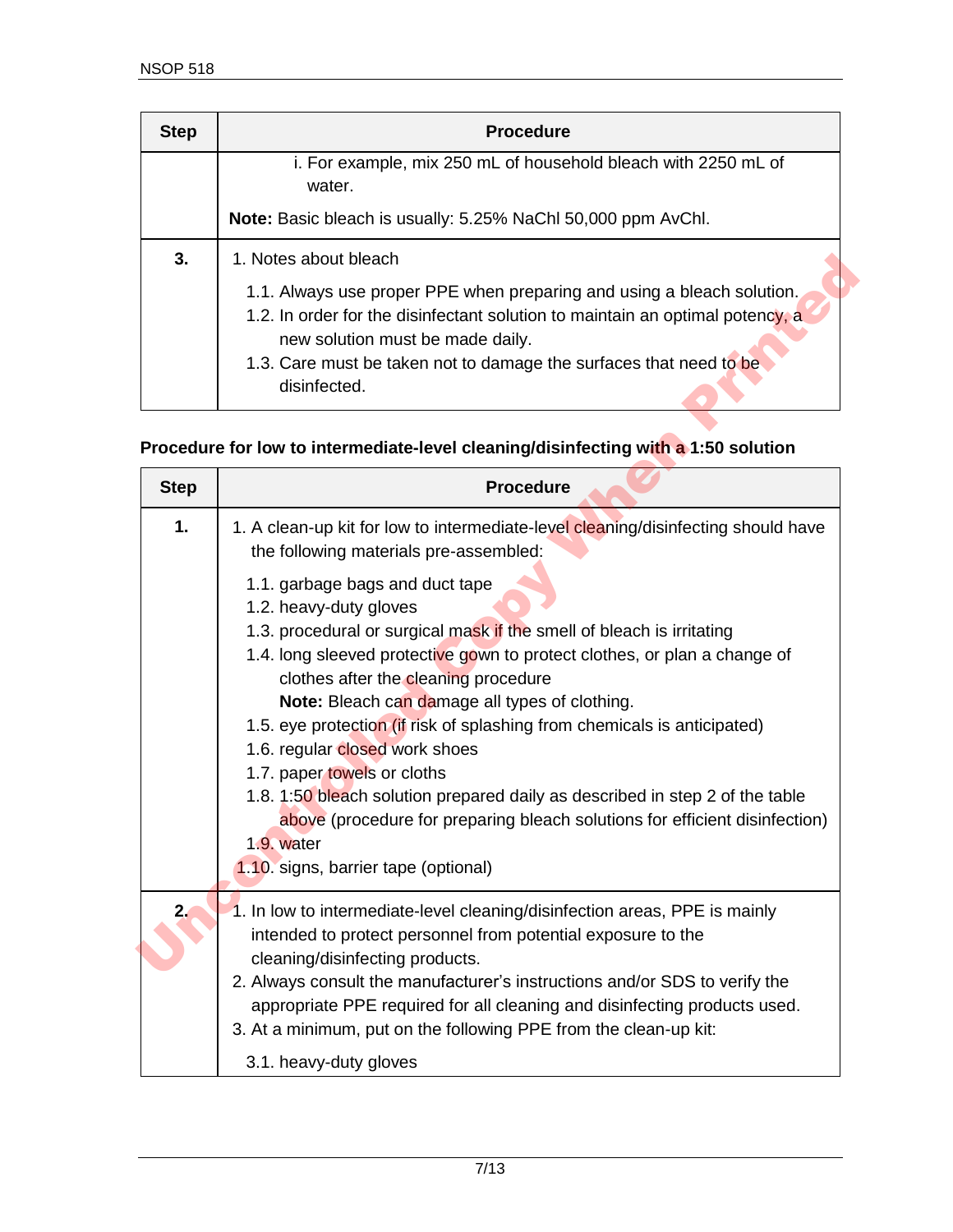| <b>Step</b> | <b>Procedure</b>                                                                                                                                                                                                                                                                                                                                                                                                                      |
|-------------|---------------------------------------------------------------------------------------------------------------------------------------------------------------------------------------------------------------------------------------------------------------------------------------------------------------------------------------------------------------------------------------------------------------------------------------|
|             | 3.2. long sleeved protective gown to protect clothes, or plan a change of<br>clothes after the cleaning procedure                                                                                                                                                                                                                                                                                                                     |
|             | Note: Bleach can damage all types of clothing.<br>3.3. eye protection (if risk of splashing from the chemical solution is<br>anticipated)                                                                                                                                                                                                                                                                                             |
|             | 4. Frequently replace the cloths used for cleaning and disinfecting, especially<br>when you move from one place to another.                                                                                                                                                                                                                                                                                                           |
|             | 5. When using a bleach solution, to ensure proper disinfection, the surface<br>must be thoroughly wiped down with a cloth that is soaked (nearly dripping)<br>with the solution and left to air dry completely. Do not rinse or dry the<br>solution off the surface; doing so will prevent the surface from being fully<br>disinfected. Rinsing of surfaces should occur only when the disinfecting<br>solution has dried completely. |
|             | 6. For all other products approved by Health Canada, please refer to the<br>manufacturer guidance for proper use.                                                                                                                                                                                                                                                                                                                     |
|             | 7. Put all soiled disposable cleaning materials and soiled PPE into the<br>garbage bag. Contaminated disposable PPE is placed in another bag<br>(double bagged).                                                                                                                                                                                                                                                                      |
|             | 8. After cleaning, when the gloves are removed, wash hands and forearms<br>with soap and water.                                                                                                                                                                                                                                                                                                                                       |
|             | 9. Rags that are washable should be washed thoroughly with hot water and<br>detergent and then dried, or discarded and replaced with new ones if<br>necessary.                                                                                                                                                                                                                                                                        |
|             | 10. Clean and disinfect all reusable PPE in accordance with cleaning protocols.<br>11. Remove clothing and/or outerwear protection and wash them in hot water in<br>a washing machine with regular detergent, or dispose of them once the<br>cleaning has been completed.                                                                                                                                                             |
|             | 12. Wash clothes in hot water in a washing machine with regular detergent.                                                                                                                                                                                                                                                                                                                                                            |
|             | 13. Shower as soon as possible when cleaning is completed.                                                                                                                                                                                                                                                                                                                                                                            |
|             | 14. The final disposal of all materials must be in accordance with <b>Fleet Safety</b><br>Manual (FSM) - 7.E.6 Handling and Discharge - Solid Waste.                                                                                                                                                                                                                                                                                  |

### **Procedure for high-level cleaning/disinfecting with a 1:9 solution**

| <b>Step</b> | <b>Procedure</b>                                                                                                                                                                                                                                                                                     |
|-------------|------------------------------------------------------------------------------------------------------------------------------------------------------------------------------------------------------------------------------------------------------------------------------------------------------|
| 1.          | 1. Any workspaces used or occupied by a symptomatic employee must be<br>effectively cleaned and disinfected as high-level disinfection.<br>2. At present time, the scientific community cannot determine the exact<br>duration of survival of the virus in the air. However, considering the current |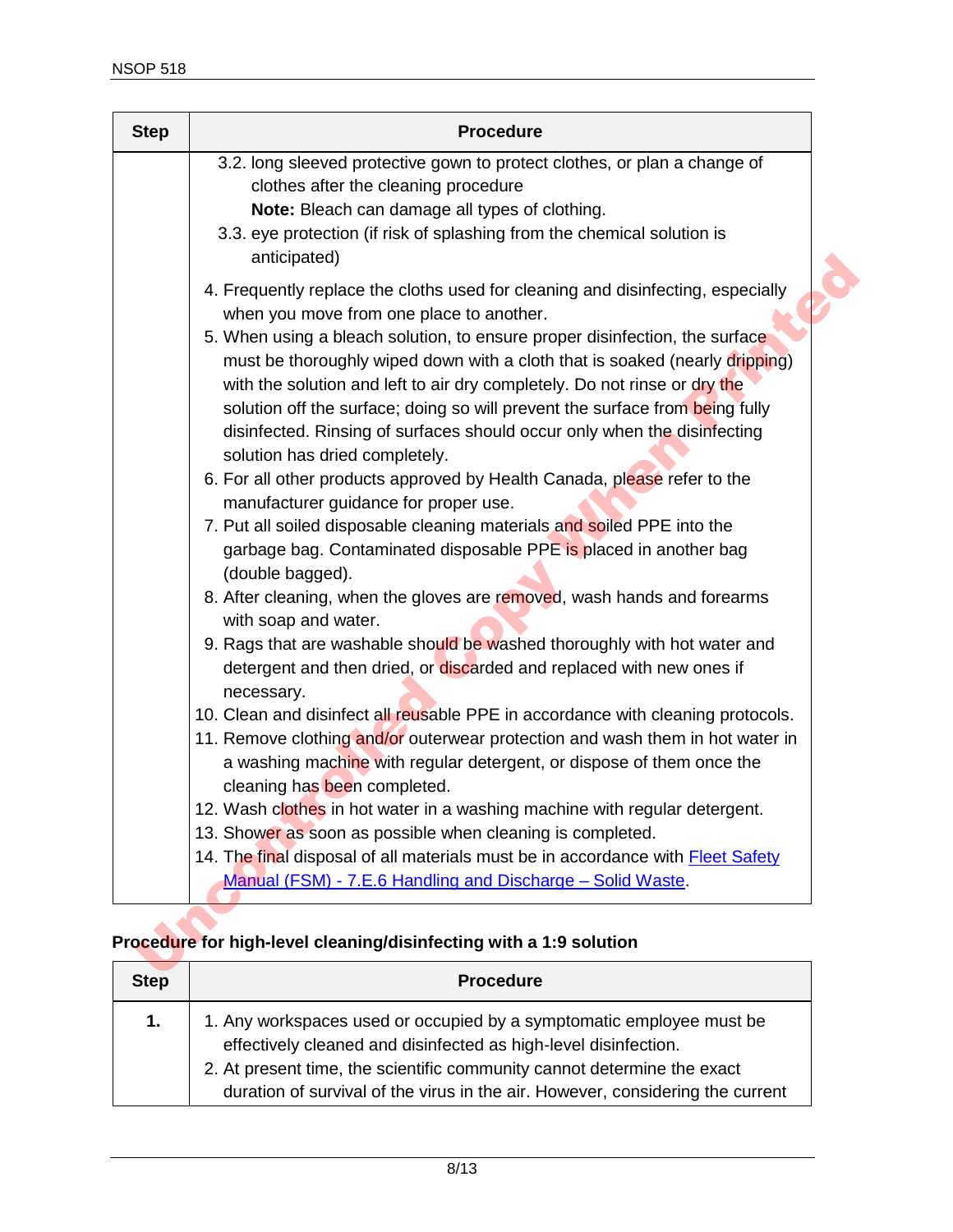| <b>Step</b> | <b>Procedure</b>                                                                                                                                                                                                                                                                                                                                                                                                                                                                                                                                                                                                                                                                                                                                                          |
|-------------|---------------------------------------------------------------------------------------------------------------------------------------------------------------------------------------------------------------------------------------------------------------------------------------------------------------------------------------------------------------------------------------------------------------------------------------------------------------------------------------------------------------------------------------------------------------------------------------------------------------------------------------------------------------------------------------------------------------------------------------------------------------------------|
|             | recommendations based on the fact that the clinical diagnosis of employees<br>would often be unknown if they become symptomatic, it is recommended to<br>close, as much as possible, the areas used by sick people and wait at least<br>3 hours before starting cleaning and disinfection. If possible, open the<br>exterior windows to increase air circulation in the affected area. This waiting<br>period will also allow reaching a certain level of virus inactivation on<br>surfaces.<br>3. A clean-up kit for the disinfection of COVID-19 related spaces should have<br>the following materials pre-assembled:                                                                                                                                                   |
|             | 3.1. garbage bags and duct tape<br>3.2. heavy-duty gloves<br>3.3. procedural or surgical mask<br>3.4. long sleeved protective gown or disposable coverall (for example,<br>Tyvek)<br>Note: Bleach can damage all types of clothing.<br>3.5. eye protection (safety googles or face shield)<br>3.6. boots or closed work shoes<br>3.7. paper towels<br>3.8. cloths<br>3.9. 1:9 bleach solution prepared daily as described in step 2 of the table<br>above (procedure for preparing bleach solutions for efficient disinfection)<br>3.10. water<br>3.11. signs, barrier tape (optional)                                                                                                                                                                                    |
| 2.          | 1. PPE should protect personnel from potential exposure to COVID-19 as well<br>as the cleaning/disinfecting products. Always consult manufacturer's<br>instructions and/or SDS to verify the appropriate PPE required for all<br>cleaning and disinfecting products used.<br>2. At a minimum, put on the following PPE from the clean-up kit:<br>2.1. heavy-duty gloves<br>2.2. long sleeved protective gown or disposable coverall when any risk of<br>splashing (for example, Tyvek)<br>2.3. procedural or surgical mask<br>2.4. eye protection (if risk of splash from organic material or chemicals is<br>anticipated)<br>Note: When there is a risk of getting wet during operations and<br>waterproof protection is required, the disposable coverall (for example, |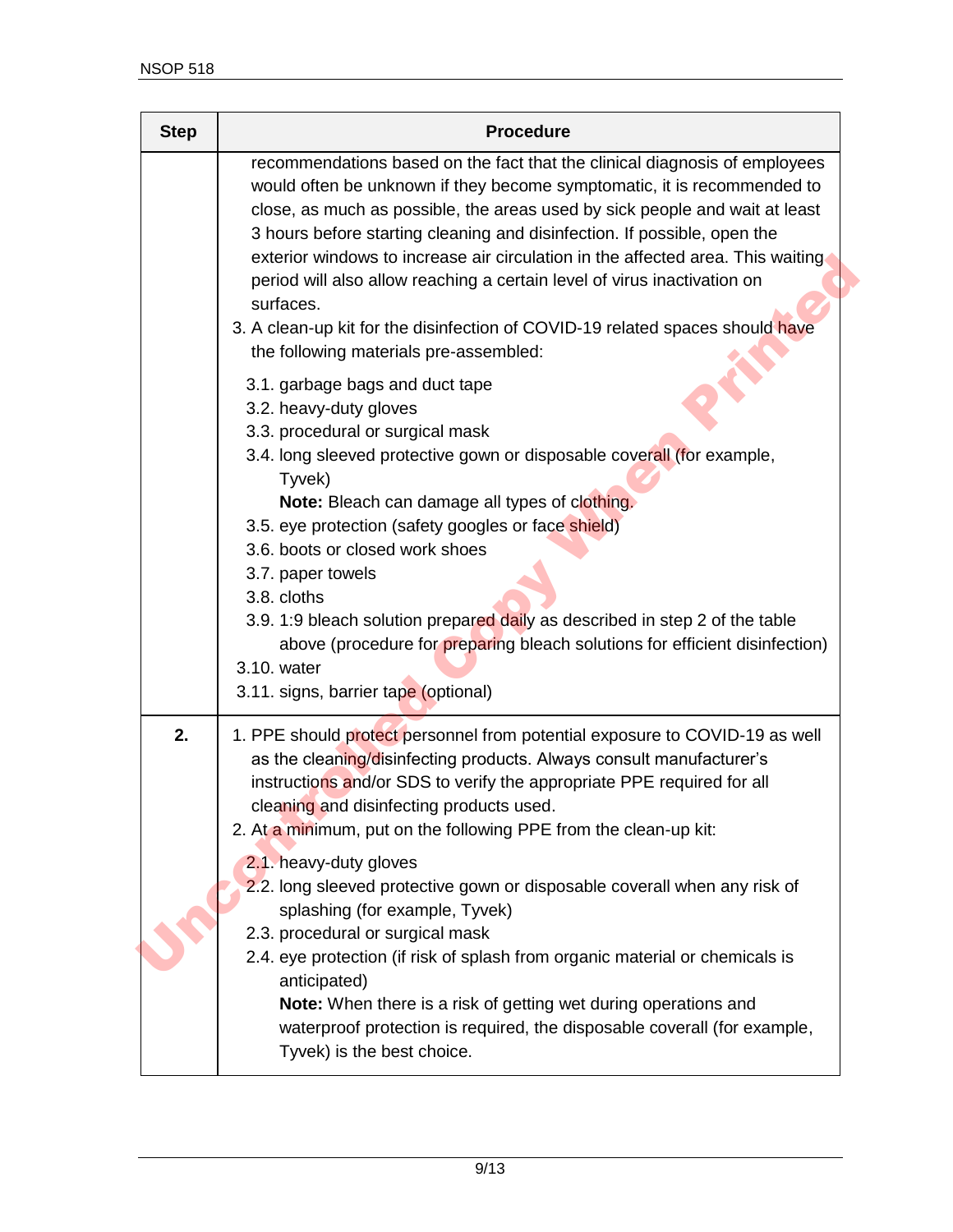| <b>Step</b> | <b>Procedure</b>                                                                                |
|-------------|-------------------------------------------------------------------------------------------------|
|             | 3. Frequently replace the cloths used for cleaning and disinfecting, especially                 |
|             | when you move from one surface to another in the same room.                                     |
|             | 4. When using bleach solution, to ensure proper disinfection, the surface must                  |
|             | be thoroughly wiped down with a cloth that is soaked (nearly dripping) with                     |
|             | the solution and left to air dry completely. Do not rinse or dry the solution off               |
|             | the surface; doing so will prevent the surface from being fully disinfected.                    |
|             | Rinsing of surfaces should occur only when the disinfecting solution has                        |
|             | dried completely.                                                                               |
|             | 5. Put all soiled disposable cleaning materials and soiled PPE into the                         |
|             | garbage bag. Contaminated disposable PPE is placed in another bag                               |
|             | (double bagged).                                                                                |
|             | 6. After cleaning, when the gloves are removed, wash hands and forearms<br>with soap and water. |
|             | 7. Cloths that are washable should be washed thoroughly with hot water and                      |
|             | detergent and then dried, or discarded and replaced with new ones if<br>necessary.              |
|             | 8. Clean and disinfect all reusable PPE in accordance with cleaning protocols.                  |
|             | 9. Remove clothing and/or outerwear protection and wash in hot water in a                       |
|             | washing machine with regular detergent them or dispose of them once the                         |
|             | cleaning has been completed.                                                                    |
|             | 10. Wash clothes in hot water in a washing machine with regular detergent.                      |
|             | 11. Shower as soon as possible when cleaning is completed.                                      |
|             | 12. The final disposal of all materials must be in accordance with <b>FSM</b> - 7.E.6           |
|             | <b>Handling and Discharge - Solid Waste</b>                                                     |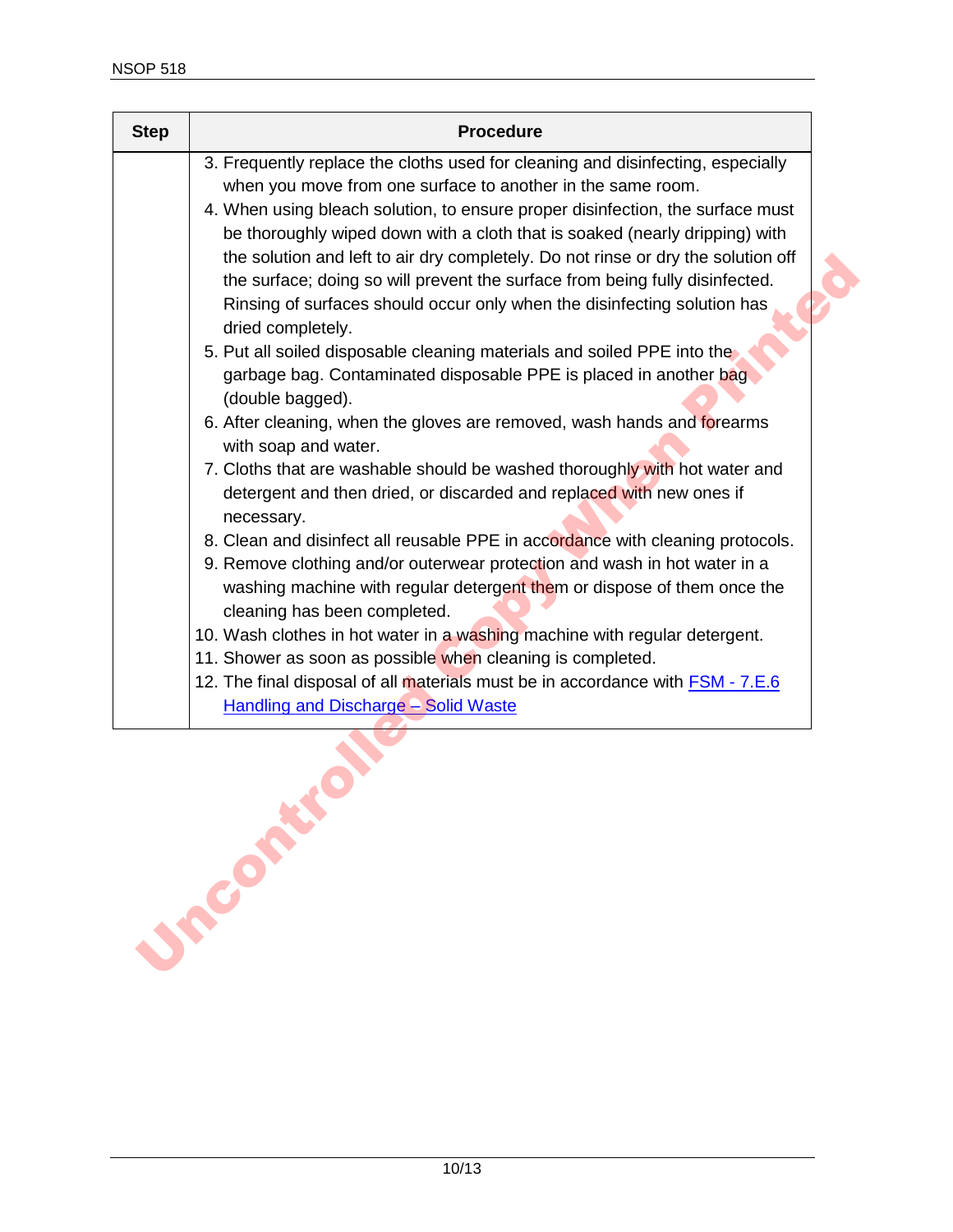## **Procedure for cleaning and washing carpets and curtains**

| <b>Step</b> | <b>Procedure</b>                                                                                                                                                                                                                                                                                                                                                                                                                                                                            |
|-------------|---------------------------------------------------------------------------------------------------------------------------------------------------------------------------------------------------------------------------------------------------------------------------------------------------------------------------------------------------------------------------------------------------------------------------------------------------------------------------------------------|
| 1.          | Relevant to cleaning porous surfaces, such as carpets and curtains: remove<br>any visible contamination when present, and clean with the appropriate<br>cleaning products indicated for use on these surfaces. After cleaning, if items<br>can be washed, wash them according to the manufacturer's instructions, using,<br>if possible, the warmest water setting appropriate for these items, then dry<br>completely afterwards.                                                          |
| 2.          | 1. Curtains (doors and windows)                                                                                                                                                                                                                                                                                                                                                                                                                                                             |
|             | 1.1. When possible remove curtains or leave the blinds up.<br>1.2. On vessels: Curtains hanging at the cabin's door could be seen as a<br>contamination risk because it can be touched and manipulated with bare<br>and uncleaned hands by anybody on the vessel. Therefore, those<br>curtains should not be used during the COVID-19 pandemic.<br>1.3. Curtains hanging at windows are deemed low risk if they are<br>manipulated and touched only by the person living in the room/cabin. |
|             | 2. Sheets, mattresses and pillows                                                                                                                                                                                                                                                                                                                                                                                                                                                           |
|             | 2.1. Recommendations:                                                                                                                                                                                                                                                                                                                                                                                                                                                                       |
|             | a) Use sheets at all time on top of mattresses and pillow cases. When<br>dirty, wash them in hot water with detergent.<br>b) Use mattress covers that can be cleaned in a washing machine with<br>hot water and detergent between crews/users.<br>c) Use pillow covers that can be cleaned in washing machines with hot<br>water and detergent between crews/users or provide individual pillows<br>to every crew members that would be used by only 1 person.                              |
|             | Note: Very little reliable information is currently available on how to<br>care for textile products like mattresses and pillows during the<br>COVID-19 pandemic. However it is possible to make a risk analysis<br>with the information found on relevant sources.                                                                                                                                                                                                                         |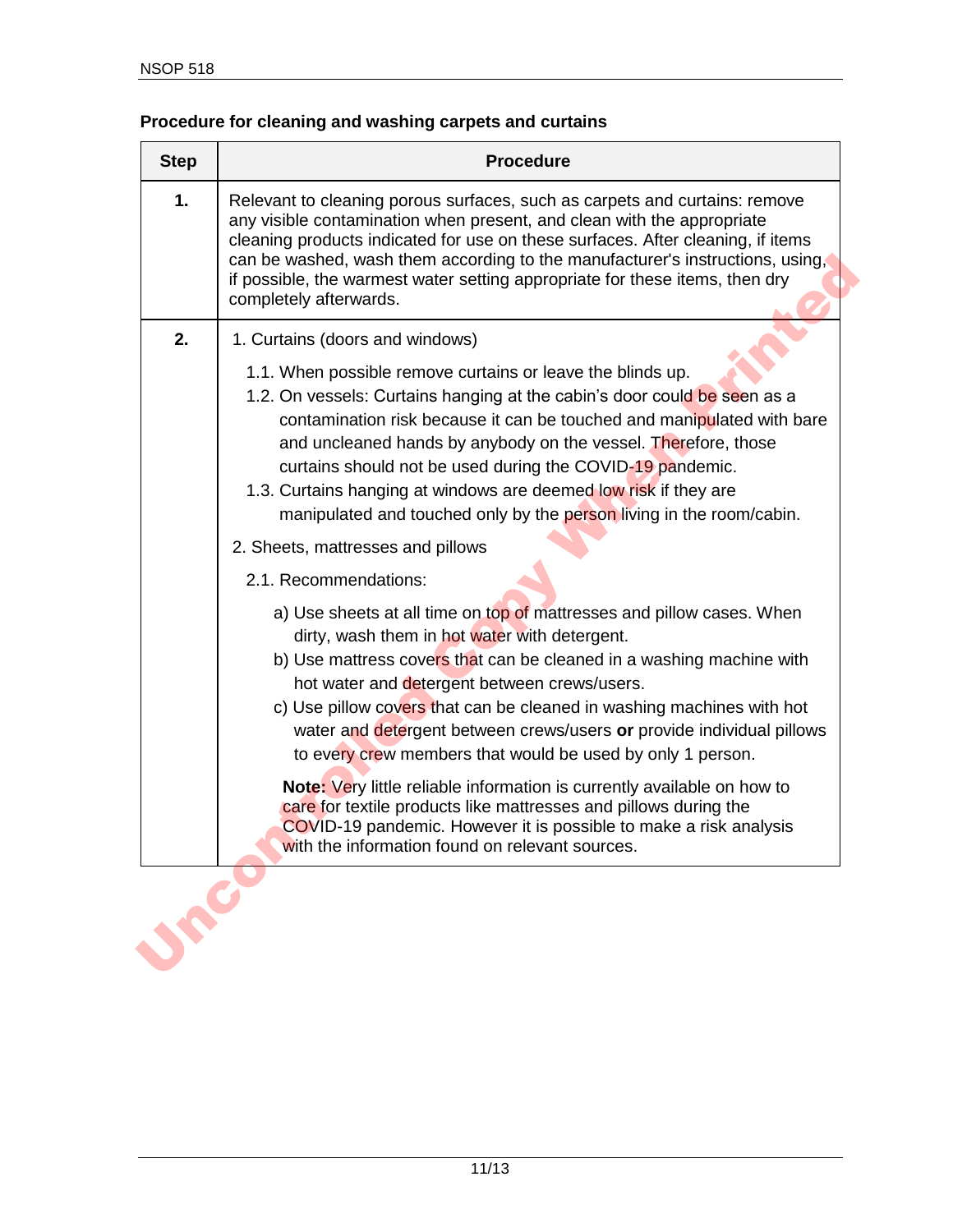### **Procedure for cleaning and disinfection in healthcare settings (dispensaries, clinics, designated area for caring of a sick person)**

| <b>Step</b> | <b>Procedure</b>                                                                                                                                                                                                                                                                                                                                                                                                                                                                                                                                                                                                                                                                                                                                                                                                                                                                                                                    |
|-------------|-------------------------------------------------------------------------------------------------------------------------------------------------------------------------------------------------------------------------------------------------------------------------------------------------------------------------------------------------------------------------------------------------------------------------------------------------------------------------------------------------------------------------------------------------------------------------------------------------------------------------------------------------------------------------------------------------------------------------------------------------------------------------------------------------------------------------------------------------------------------------------------------------------------------------------------|
| 1.          | 1. What to do between each patient seen in the healthcare facilities, for any<br>reasons not related to COVID-19 symptoms (cold zone):                                                                                                                                                                                                                                                                                                                                                                                                                                                                                                                                                                                                                                                                                                                                                                                              |
|             | 1.1. Clean and disinfect frequently touched surfaces with detergent and<br>disinfectant wipe/solution between each episode of patient care<br>(according to normal infection prevention and control practice).<br>1.2. Take care to clean/disinfect surfaces in areas that patients have directly<br>been in contact with or that have been exposed to respiratory droplets.<br>1.3. Clean and disinfect equipment after each use (blood pressure machine,<br>examination table, any other examination tools that are not single use<br>and disposable).<br>1.4. Floors should be cleaned at least once a day, using a detergent<br>solution.                                                                                                                                                                                                                                                                                       |
|             | 2. Unless in distress and in need of immediate care, crew members and<br>supernumeraries should be advised to remain in their cabin if they become<br>sick with COVID-19 related symptoms. That will avoid cross contamination<br>around the ship and in the healthcare facilities that would then become a<br>hot zone until deep cleaned. They can be properly assessed in their cabin<br>using physical distancing as much as possible. When clinical examination is<br>needed, it can be done using proper PPE.                                                                                                                                                                                                                                                                                                                                                                                                                 |
| 2.          | 1. What to do if someone becomes sick/symptomatic for COVID-19 (hot<br>zones):<br>1.1. Identify all spaces that could have been contaminated by this individual<br>(such as cabin, work place, dispensary, clinic).<br>Note: As soon as a person becomes symptomatic, they should isolate<br>in their cabin or a space previously identified. If they have to circulate in<br>the vessel, they must wear a procedural or chirurgical mask on their<br>face to avoid cross contamination of surfaces and people when<br>respecting physical distancing is impossible.<br>1.2. After the person has left the space, if possible, aerate the room and wait<br>3 hours before starting the cleaning procedures.<br>1.3. In that situation, enhanced cleaning should be done with the bleach<br>solution that has a concentration ratio of 1:9. See table above<br>(procedure for high-level cleaning/disinfecting with a 1:9 solution). |
|             | 1.4. Wear proper PPE, and refer to the above procedure for high-level<br>cleaning/disinfecting with a 1:9 solution.                                                                                                                                                                                                                                                                                                                                                                                                                                                                                                                                                                                                                                                                                                                                                                                                                 |